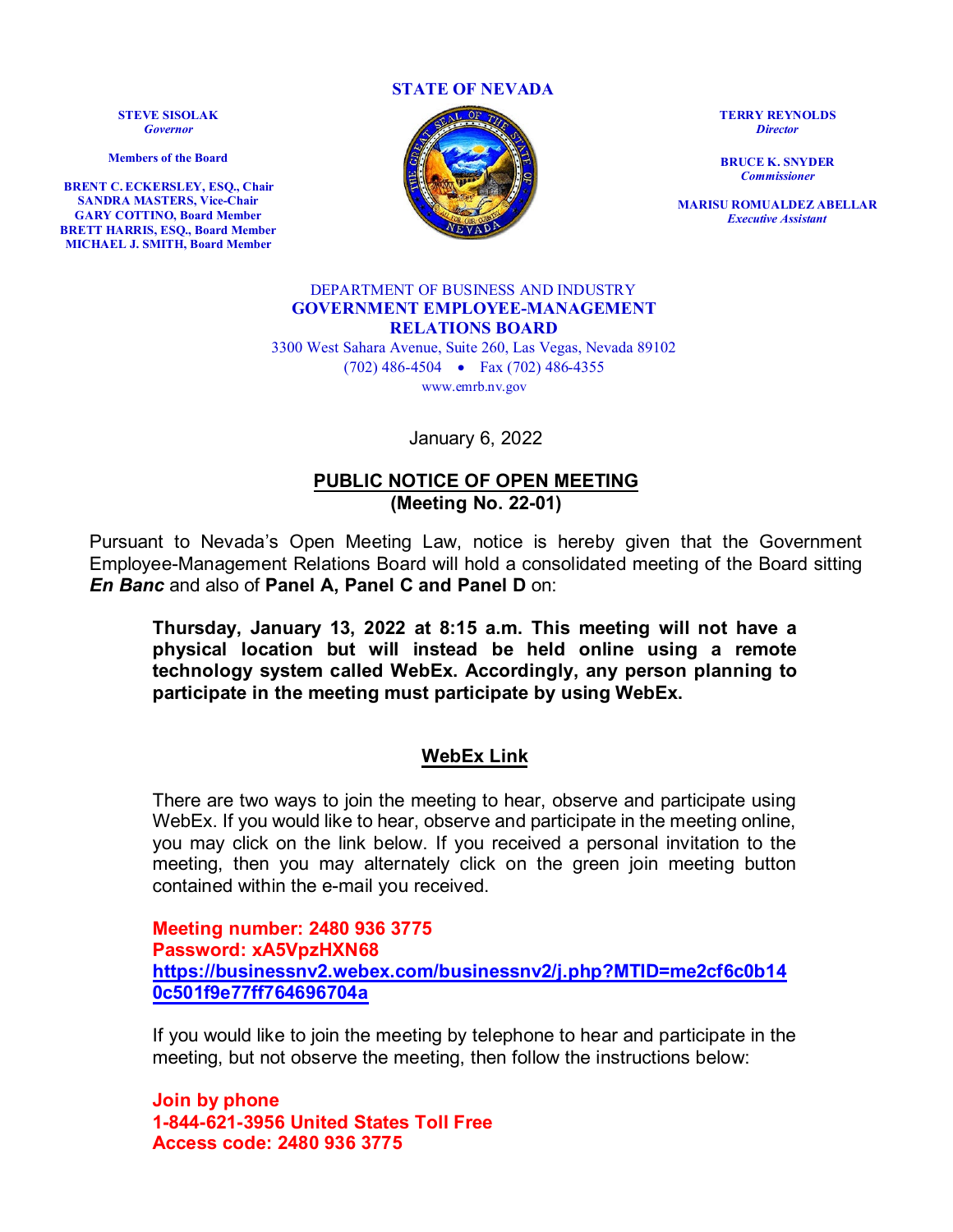Public Notice of Open Meeting January 13, 2022 (*En Banc, Panel A, Panel C, Panel D*) Page 2

> **Chair Eckersley shall be the Presiding Officer of the Board sitting** *en banc* **and of Panels A and D. Gary Cottino shall be the Presiding Officer of Panel C.**

# **THE AGENDA**

Note: The Board may take possible action on any item on this agenda unless that item is marked as "Information Only." Items marked as "Information Only" may be discussed by the Board after any presentation is made but no action may be taken on that particular item. The Board may take items out of order, may combine two or more agenda items for consideration, may remove items from the agenda or may delay discussion of any item at any time.

## **The Board Sitting** *En Banc*

The following 10 items are for consideration by the full Board:

### **1. Call to Order & Roll Call** *Information Only*

### **2. Public Comment** *Information Only*

The Board welcomes public comment. Public comment must be limited to matters relevant to or within the authority of the Government Employee-Management Relations Board. No subject may be acted upon unless that subject is on the agenda and is scheduled for possible action. If you wish to be heard, please introduce yourself at the appropriate time and the Presiding Officer will recognize you. The amount of discussion on any single subject, as well as the amount of time any single speaker is allowed, may be limited. The Board will not restrict public comment based upon viewpoint. However, the Board may refuse to consider public comment prior to the commencement and/or conclusion of a contested case or a quasi-judicial proceeding that may affect the due process rights of an individual. See NRS 233B.126.

### **3. Approval of the Minutes** *For Possible Action*

For possible action on the minutes of the meeting held December 9, 2021.

## **4. Report of the Deputy Attorney General** *Information Only*

A report by the Nevada Attorney General's Office as to the status of cases on judicial review or at the Nevada Supreme Court, and other matters related thereto.

**5. Approval of Meeting Dates** *For Possible Action*

For possible action on approving Board meeting dates for April through June 2022. Staff recommendations: April 5-7, 2022; May 10-12, 2022; and June 14-16, 2022.

**6. Case 2021-011** *For Possible Action* **Education Support Employees Association v. Clark County School District** Deliberation and decision on the Notice of Complainant's Withdrawal of Complaint.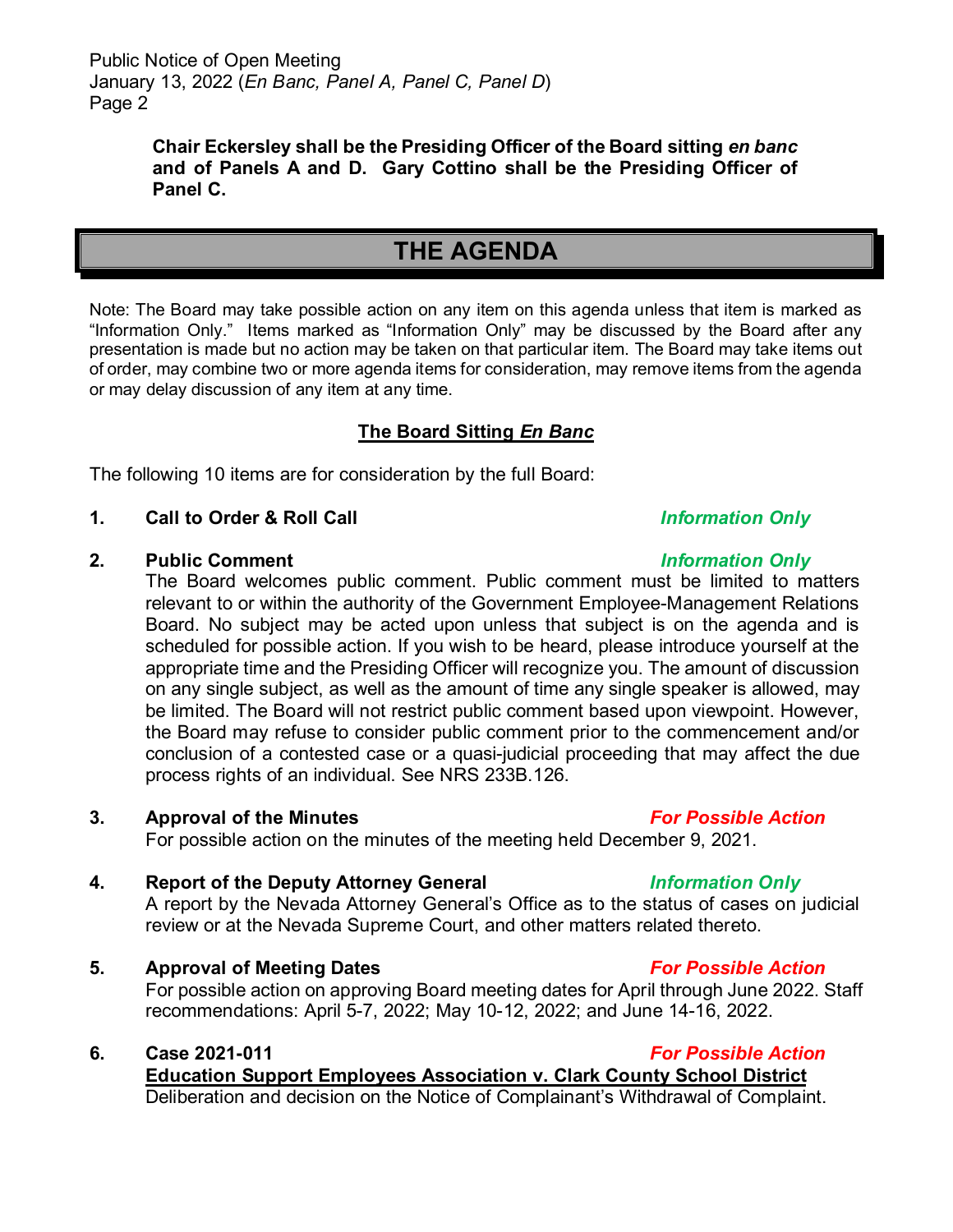Public Notice of Open Meeting January 13, 2022 (*En Banc, Panel A, Panel C, Panel D*) Page 3

- **7. Case 2020-019** *For Possible Action* **Susan Finucan v. City of Las Vegas** Deliberation and decision on the Joint Status Report.
- **8. Case 2020-020** *For Possible Action* **AFSCME, Local 4041 & Shari Kassebaum v. State of Nevada ex rel. its Department of Corrections**
- **9. Case 2020-031** *For Possible Action* **Henderson Police Supervisors Association v. City of Henderson et al.** Deliberation and decision on the Joint Status Report.

**10. Case 2021-002** *For Possible Action* **Nevada Association of Public Safety Officers v. Las Vegas Metropolitan Police Department & Las Vegas Police Protective Association** Deliberation and decision on the Joint Status Report.

## **Panel A**

The following 1 item is for consideration by Panel A:

**11. Case 2021-005** *For Possible Action* **Las Vegas Police Protective Association v. City of Las Vegas** Deliberation and decision on the Joint Status Report.

## **Panel C**

The following 1 item is for consideration by Panel C:

**12. Case 2020-008** *For Possible Action* **Clark County Education Association & Davita Carpenter v. Clark County School District with Intervenors Education Support Employees Association & Clark County Association of School Administrators and Professional-Technical Employees**

Pursuant to NAC 288.271(2)(c), the Commissioner had randomly selected Vice-Chair Masters to fill the vacancy at the time on the panel. Deliberation and decision on the Joint Status Report.

(cont'd on next page)

Deliberation and decision on the Joint Status Report.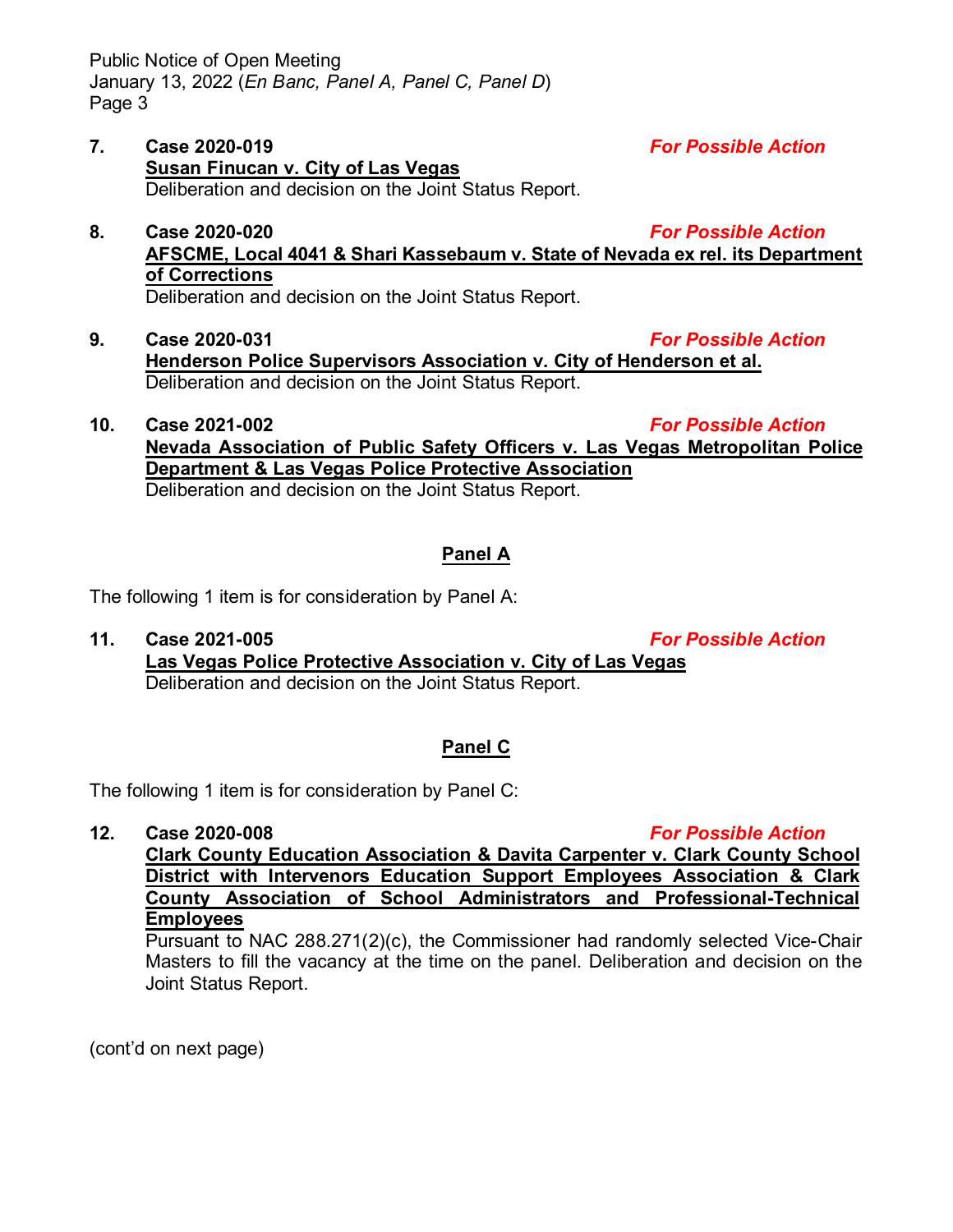## **Panel D**

The following 4 items are for consideration by Panel D:

**13. Case 2018-017** *For Possible Action* **Las Vegas Metropolitan Police Department v. Las Vegas Police Protective Association**

Pursuant to NAC 288.271(2)(c), the Commissioner had randomly selected Vice-Chair Masters to fill the vacancy at the time on the panel. Deliberation and decision on the Joint Status Report.

- **14. Case 2019-012** *For Possible Action* **Luquisha McCray v. Clark County** Deliberation and decision on the Joint Status Report.
- **15. Case 2020-021** *For Possible Action* **Robert Ortiz v. SEIU, Local 1107** Deliberation and decision on the Joint Status Report.
- **16. Case 2021-003** *For Possible Action* **International Association of Fire Fighters, Local 1265 v. City of Sparks** Pursuant to NAC 288.271(2)(c), the Commissioner had randomly selected Vice-Chair Masters to substitute for Board Member Cottino. Deliberation and decision on the Joint Status Report.

## **The Board Sitting** *En Banc*

The following 4 items are for consideration by the full Board:

**17. Cases 2021-008; 2021-012; 2021-013; 2021-015** *For Possible Action* **Las Vegas City Employees' Association & Julie Terry v. City of Las Vegas; Las Vegas City Employees' Association & Jody Gleed v. City of Las Vegas; Las Vegas City Employees' Association & Marc Brooks v. City of Las Vegas; and International Association of Fire Fighters, Local 1285 v. City of Las Vegas** Deliberation and decision on whether the four consolidated cases should be stayed under the limited deferral doctrine.

### **18. Case 2021-016** *For Possible Action* **International Union of Operating Engineers, Local 501 v. University Medical Center of Southern Nevada**

Deliberation and decision on Respondent University Medical Center of Southern Nevada's Motion to Dismiss Complaint for Unfair Labor Practices.

- **19. Additional Period of Public Comment** *Information Only* Please refer to agenda item 2 for any rules pertaining to public comment.
- **20. Adjournment** *For Possible Action*